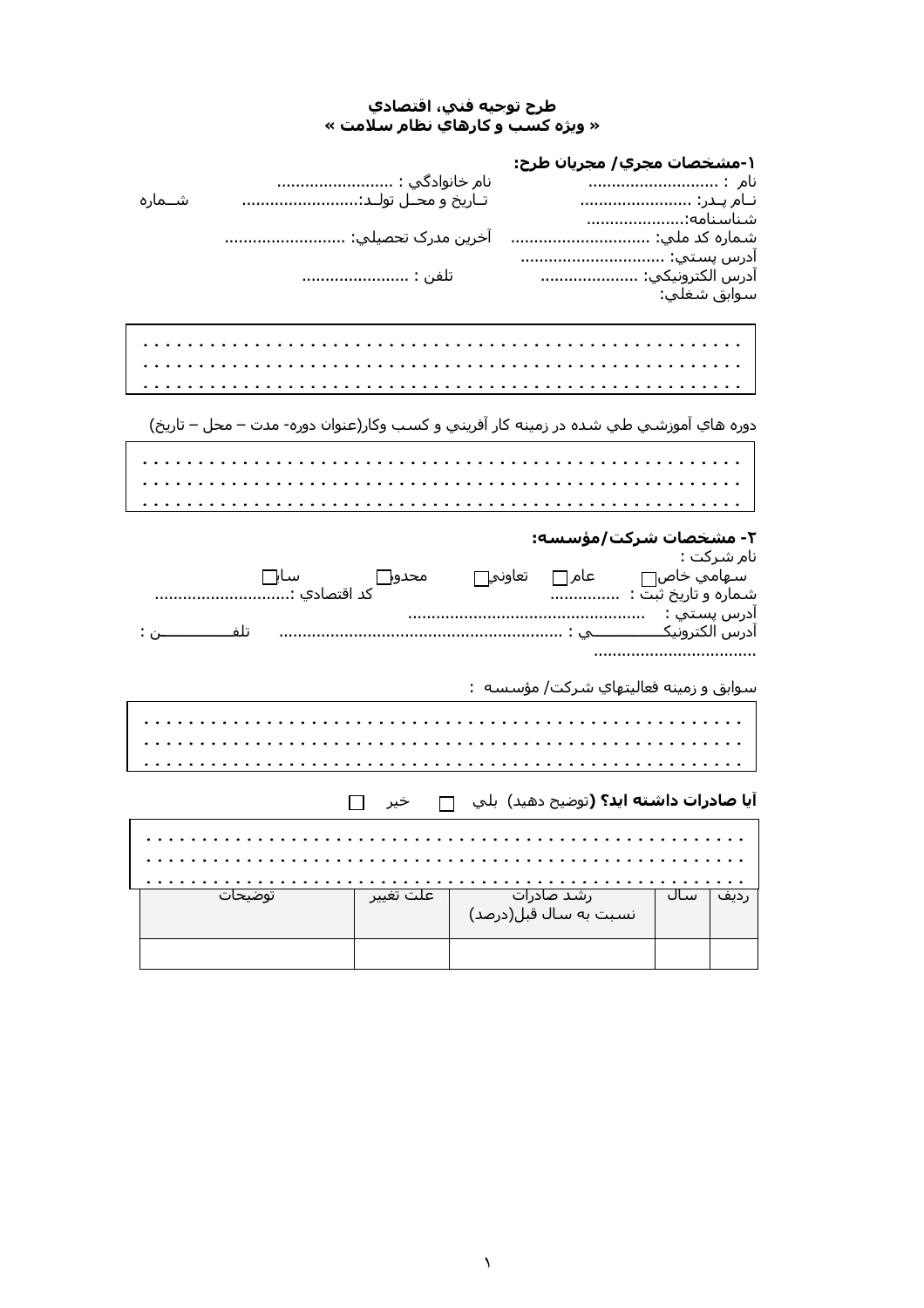۳- عنوان طرح :

| نوع طرح :<br>الف ) بر اسـاس مجريان طرح :    خويش فرمايي <sub>—</sub> كارفرمايم<br>ب ) بر اسـاس نوع فعاليت :<br>صـادراتي∏ صـنعتي ∏<br>دارويي) | کشاورزي(گياهـان ∏ |
|----------------------------------------------------------------------------------------------------------------------------------------------|-------------------|
| ۴- <b>سـطح طرح :</b><br>ناحیه ای(یک یا چند شـهرسـتان) <sub>□</sub> منطقه ای(یک یا چند اسـتان) <sub>□</sub>                                   | ملحيا             |

### <sup>۵</sup>- بيان مسئله و ضرورت احراي طرح :

 $\ldots$  . . .  $\cdot$  . . . . 

<sup>۶</sup>- سابقه احراي طرح در ايران :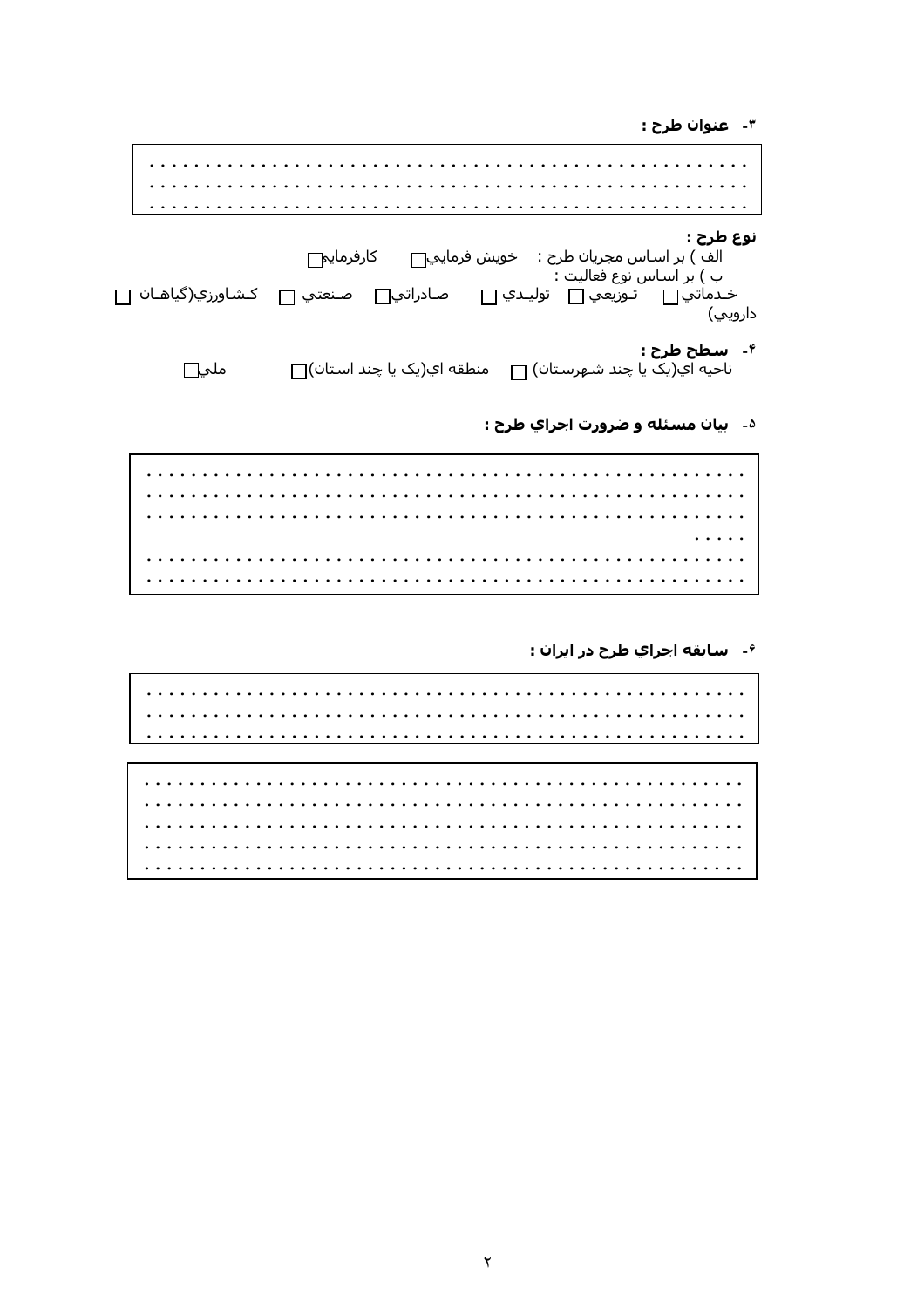۸- **۱هداف طرح :**<br>الف : استراتژیک(اصلي)

and a straight and and a straight and ب : فرعي and a state and and and a con-÷.  $\mathbb{R}^2$ and and  $\mathbb{R}^2$  $\mathbf{r}$  $\cdots$ <u>ج : کاربردي</u> . . . . . . . . . . . . . . .  $\bullet$ . . . .  $\ddot{\phantom{a}}$  $\ddot{\phantom{a}}$ . . . . . . . . . . .  $\overline{\phantom{a}}$  $\overline{a}$  $\overline{a}$ . . . . . . . . . . . . . . . .  $\overline{1}$   $\overline{1}$   $\overline{1}$   $\overline{1}$   $\overline{1}$   $\overline{1}$   $\overline{1}$ . . . . . . . . . . .  $\cdots$  . .  $\ddot{\phantom{a}}$ ....................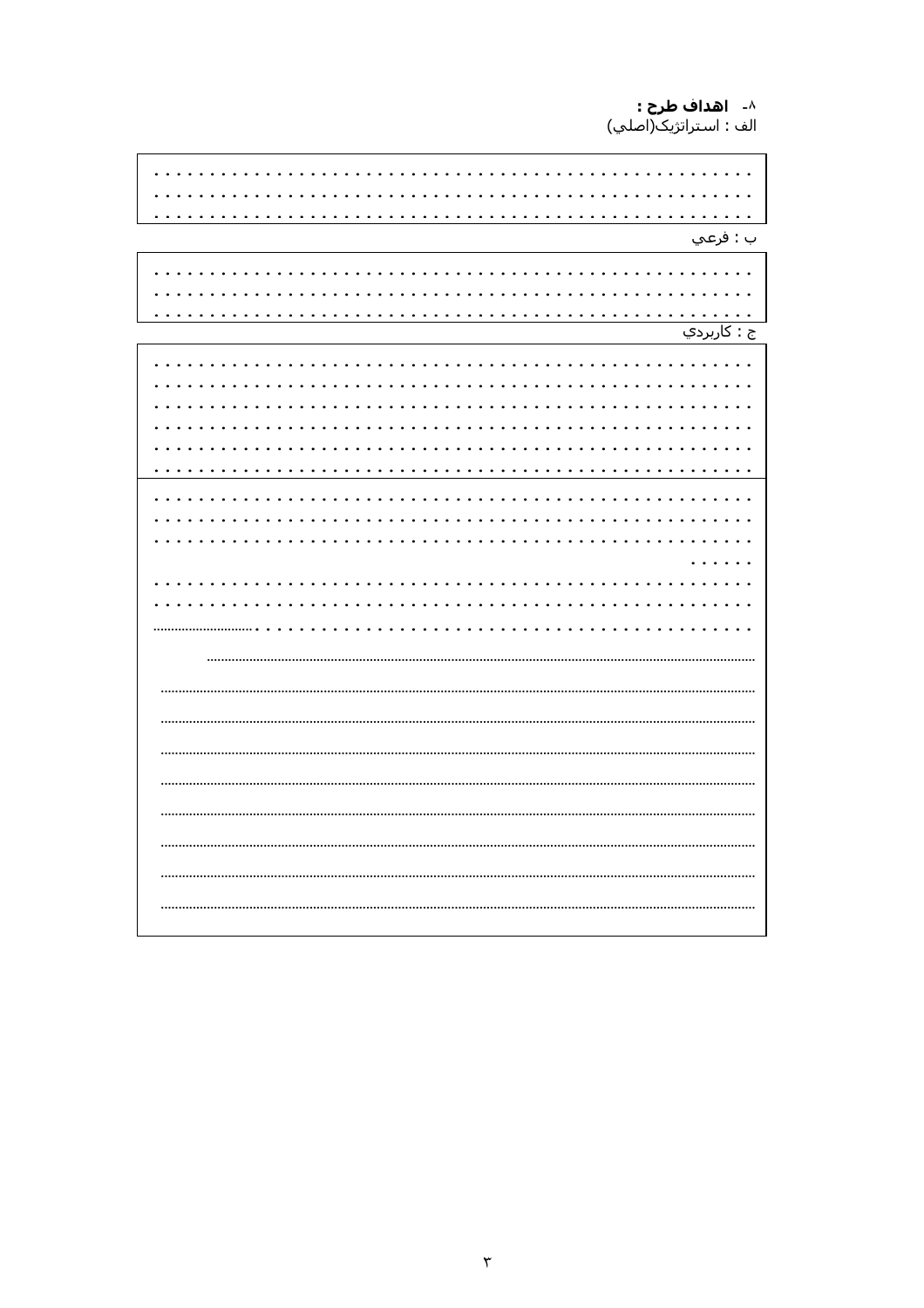#### محل اخذ تاريخ صدور مرحله ً نوع پروانه یا مجوز ً (ددستگاه اجرایي) هنوز اقدامي اخذ در دست شده اقدام صورت <u>نگرفته</u> ۔<br>تأسـیس بهره برداري مسئوليت فني <u>کسب و کار</u> صادراتي توليدي سایر مجوز (با ذکر نام)

### ۱۲**- در صورت نیاز به اخذ مجوز/ پروانه** (جهت اجراي طرح) **جدول زير را تکميل نماييد.**

۱۳ - برنامه توسعه بازار محصول شما چیست؟

| - بازار هدف شما کجاست و نوآوري شما در بازار چيست؟      |
|--------------------------------------------------------|
|                                                        |
|                                                        |
|                                                        |
|                                                        |
|                                                        |
|                                                        |
|                                                        |
|                                                        |
|                                                        |
|                                                        |
| <u>۱۵ محدوديتهاي اجراي طرح :</u>                       |
|                                                        |
|                                                        |
|                                                        |
|                                                        |
|                                                        |
|                                                        |
|                                                        |
|                                                        |
|                                                        |
|                                                        |
|                                                        |
| ۱۷- راهبرد رقابتي شما براي حفظ سهم بازار چيست <u>؟</u> |
|                                                        |
|                                                        |
|                                                        |
|                                                        |
|                                                        |
|                                                        |
|                                                        |
|                                                        |
|                                                        |
|                                                        |

۱۸- مهم ترين رقباي خود را همراه با مزيتهاي رقابتپ آنان نام ببريد.

| ابرنامه كاهش فاصله | --- |  |
|--------------------|-----|--|
|                    |     |  |

۱۹- مدت زمان لازم براي راه اندازي طرح :

۲۰- برنامه زمانبندي احراي طرح **:** 

|          |      |      | <u>زمان بر حسب ماہ</u> |      |    |            |            | مراح <u>ل اجر</u> اي پروژه ا |      |
|----------|------|------|------------------------|------|----|------------|------------|------------------------------|------|
| $\cdots$ | <br> | <br> |                        | <br> | ١c | $\tilde{}$ | $\tilde{}$ | شرح<br>خدمات                 | ردیف |
|          |      |      |                        |      |    |            |            |                              |      |
|          |      |      |                        |      |    |            |            |                              | .    |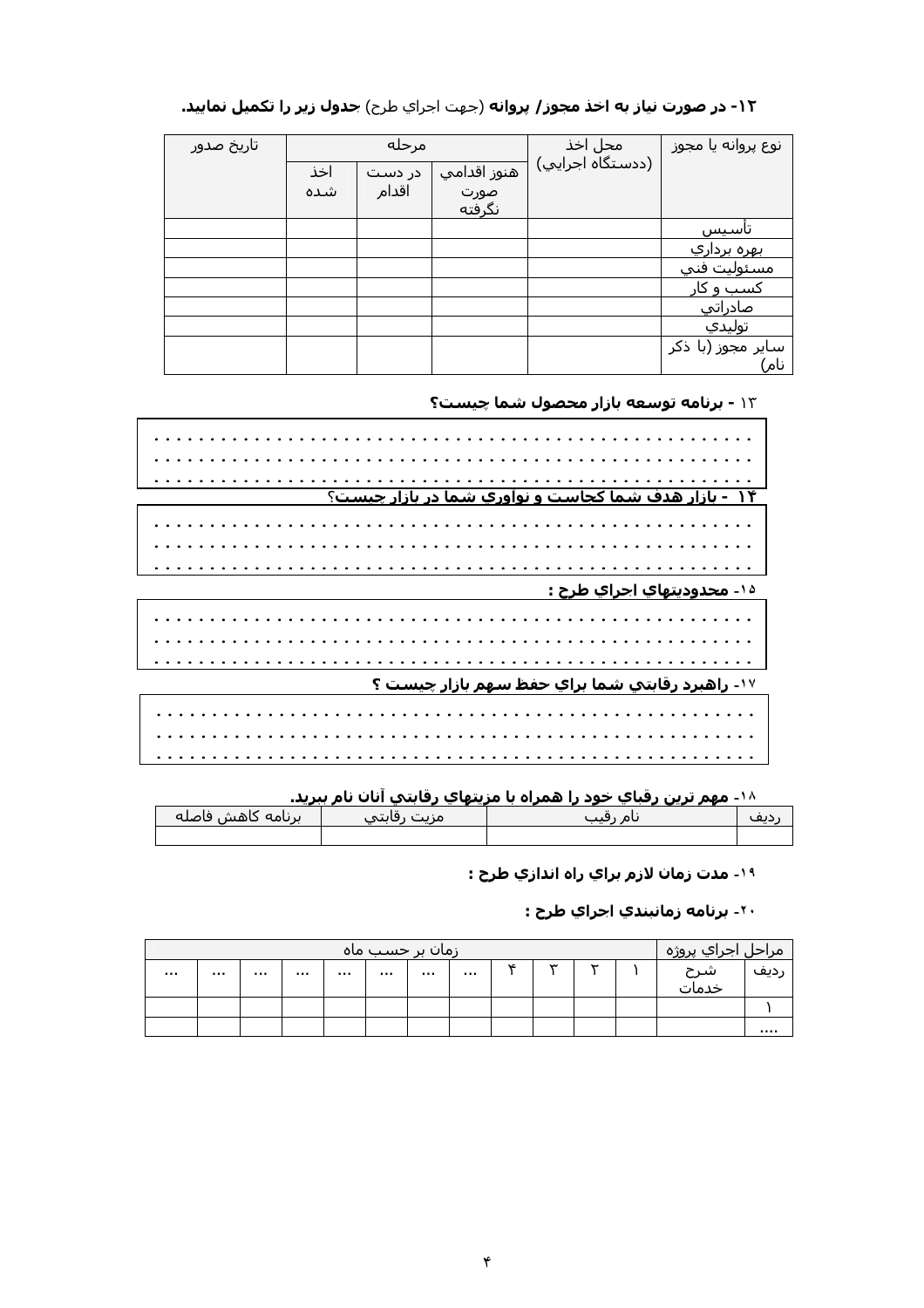۲۱**- سهم آورده متقاضي در اين طرح** (ميليون ريال) **:** ۰۲**۰ سـهُمُ تسَـهِيلات درخواسـتيَ** (ميليون ريال) **:** ٢٣- آيا تَا كَنونَ بَراي اجَرايَ طرحَ، اعْتبَاَرِيّ از ْمراجع ديگر گرفته شده است : خير <del>۾ بل</del>ي∏ .....<del>...</del>..........

> ٢٣- ميزان اشتغالزايي در دوره احراي پروژه : اشتغال غير مستقيم : اشتغال مستقيم : ۲۴- ميزان اشتغالزايي در دوره *به*ره برداري : اشتغال مستقيم :

اشتغال غير مستقيم :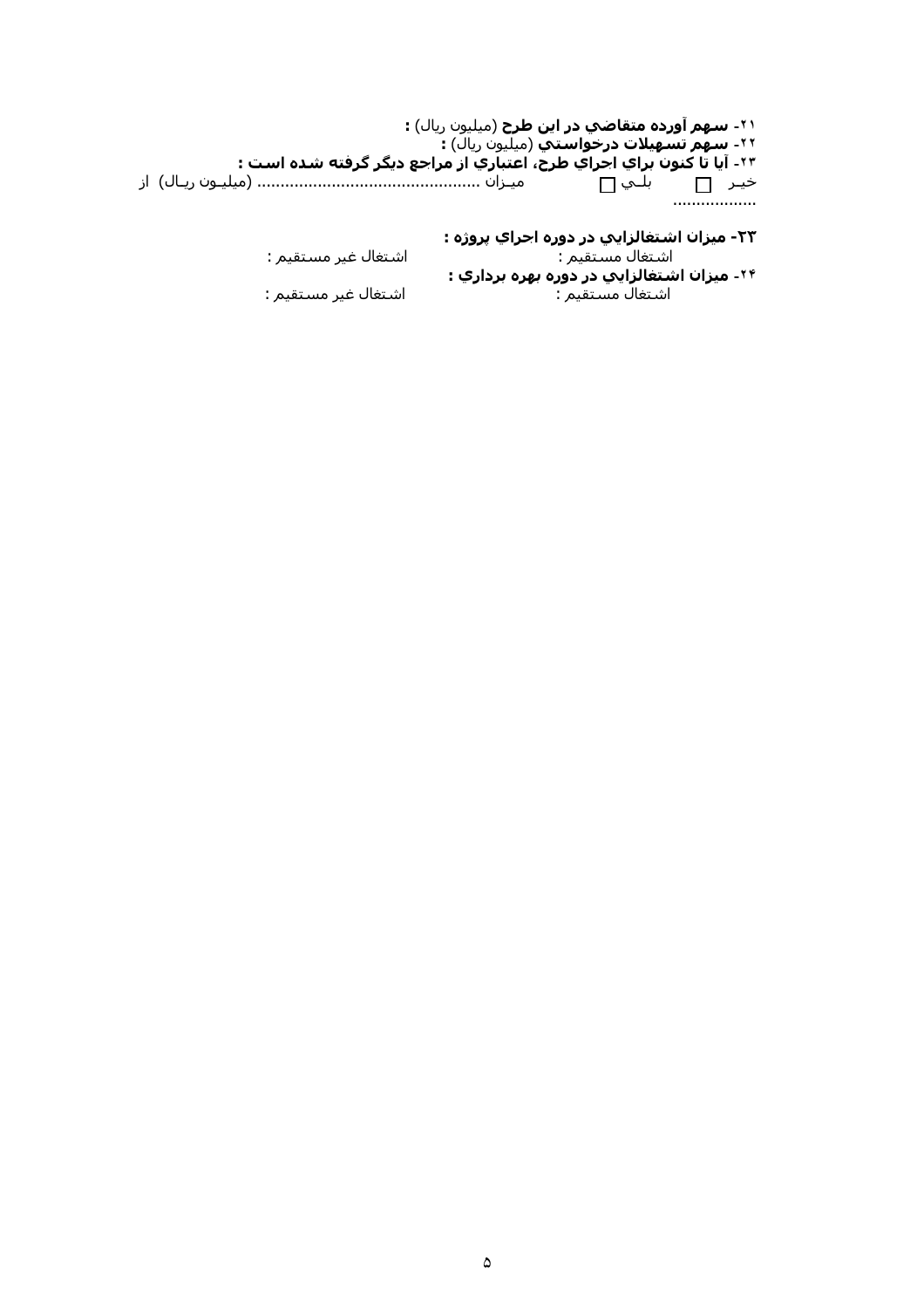### ٢۵- توجيه اقتصادي طرح :

الف) سرمايه گذاري ثابت : الف – ۱ - زمین : َ

| هزینه کل (میلیون ریال) | هزینه واحد (هزار ریال) | متراژ (مترمربع) |
|------------------------|------------------------|-----------------|
|                        |                        |                 |

### <u> الف – ٢ - محوطه سازي :</u>

| هزینه کل (میلیون<br>ريال) | هزينه واحد (هزار ريال) | مقدار (مترمربع) | شرح                | رديف |
|---------------------------|------------------------|-----------------|--------------------|------|
|                           |                        |                 | تسطيح و خاکبرداري  |      |
|                           |                        |                 | ديوار کشـي         |      |
|                           |                        |                 | خيابان كشي         |      |
|                           |                        |                 | پارکینگ و فضاي سبز |      |
|                           |                        |                 |                    |      |
|                           |                        | جمع             |                    |      |

### الف – ٣ - ساختمانها :

| <u>َ هزينه كل (ميليون ريال)</u> | هزينه واحد (هزار ريال) | <u>زیر بنا (مترمربع)</u> | شرح             | دیف |
|---------------------------------|------------------------|--------------------------|-----------------|-----|
|                                 |                        |                          | نكهباني         |     |
|                                 |                        |                          | فاه             |     |
|                                 |                        |                          | ∪ <u>سى</u> سات |     |
|                                 |                        |                          |                 |     |
|                                 |                        | جمع                      |                 |     |

### <u>الف – ۴ - تجهيزات عمومي :</u>

| هزینه کل (هزار ریال) | هزينه واحد (هزار ريال) | تعداد | شرح | ِدیع |
|----------------------|------------------------|-------|-----|------|
|                      |                        |       |     |      |
|                      |                        | جمع   |     |      |

#### الف – ۵ - تجهیزات اختصاصی :

| هزینه کل (هزار ریال) | هزينه واحد (هزار ريال) | تعداد | شرح |      |
|----------------------|------------------------|-------|-----|------|
|                      |                        |       |     | رديف |
|                      |                        |       |     |      |
|                      |                        | جمع   |     |      |
|                      |                        |       |     |      |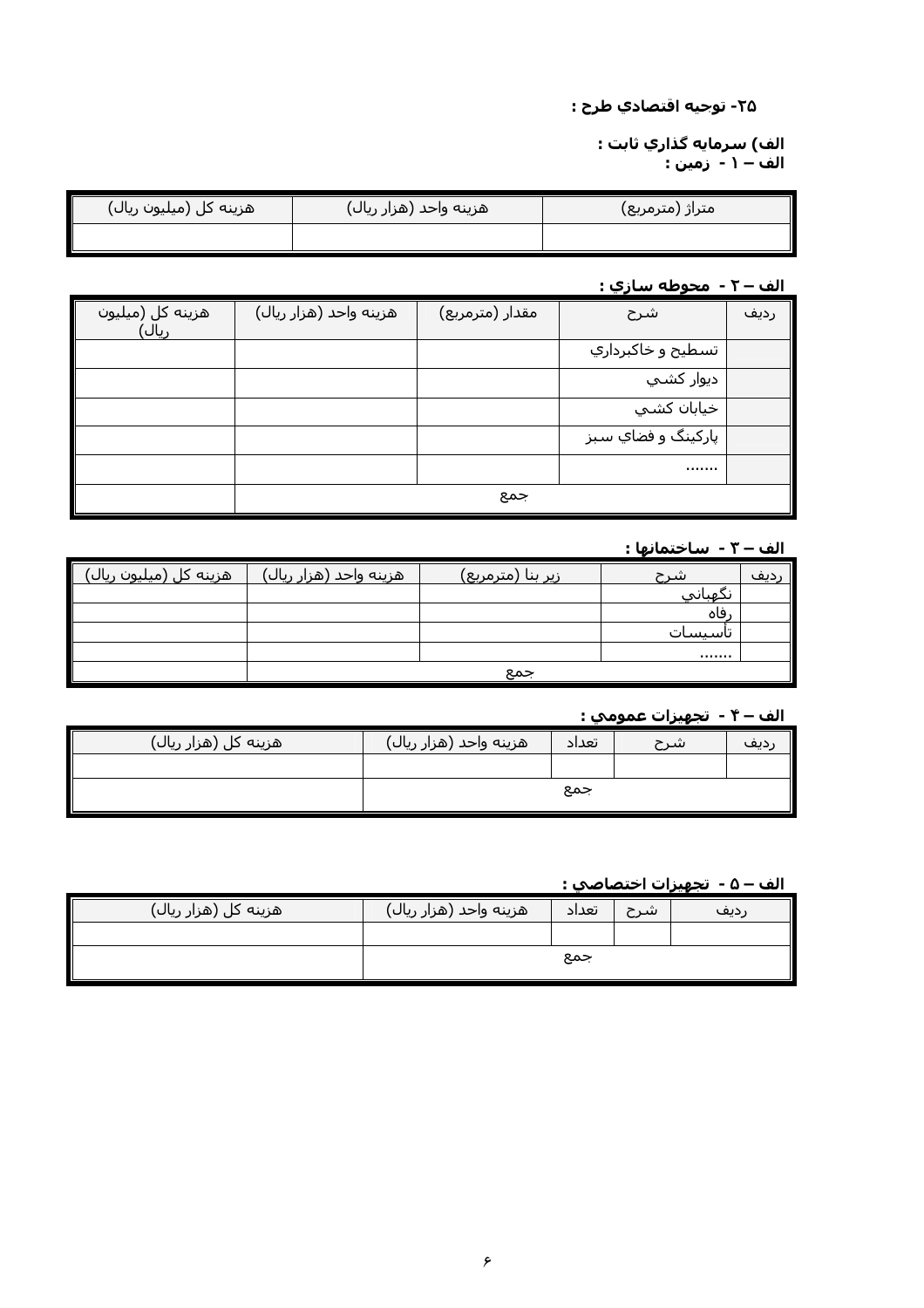### الف – ۶ - تأسيسات :

| /هزینه کل | شرح                         | رديف |
|-----------|-----------------------------|------|
|           | حق انشعاب آب و لوله کشـي    |      |
|           | كابل و تابلوهاي برق         |      |
|           | حق انشعاب برق ۳ فاز و ۵ فاز |      |
|           |                             |      |
|           | جمع                         |      |

### الف – ۷ - وسايل نقليه :

| هزینه کل (هزار ریال) | هزینه واحد (هزار ریال) | تعداد | شرح | رديف |
|----------------------|------------------------|-------|-----|------|
|                      |                        |       |     |      |
|                      | جمع                    |       |     |      |

## <u> الف – ۸ - تأسيسات اداري :</u>

| هزینه کل (میلیون ریال) | شرح                   | رديف |
|------------------------|-----------------------|------|
|                        | خط تلفن و دستگاه  Fax |      |
|                        | ميز و صندلي اداري     |      |
|                        |                       |      |
|                        | جمع                   |      |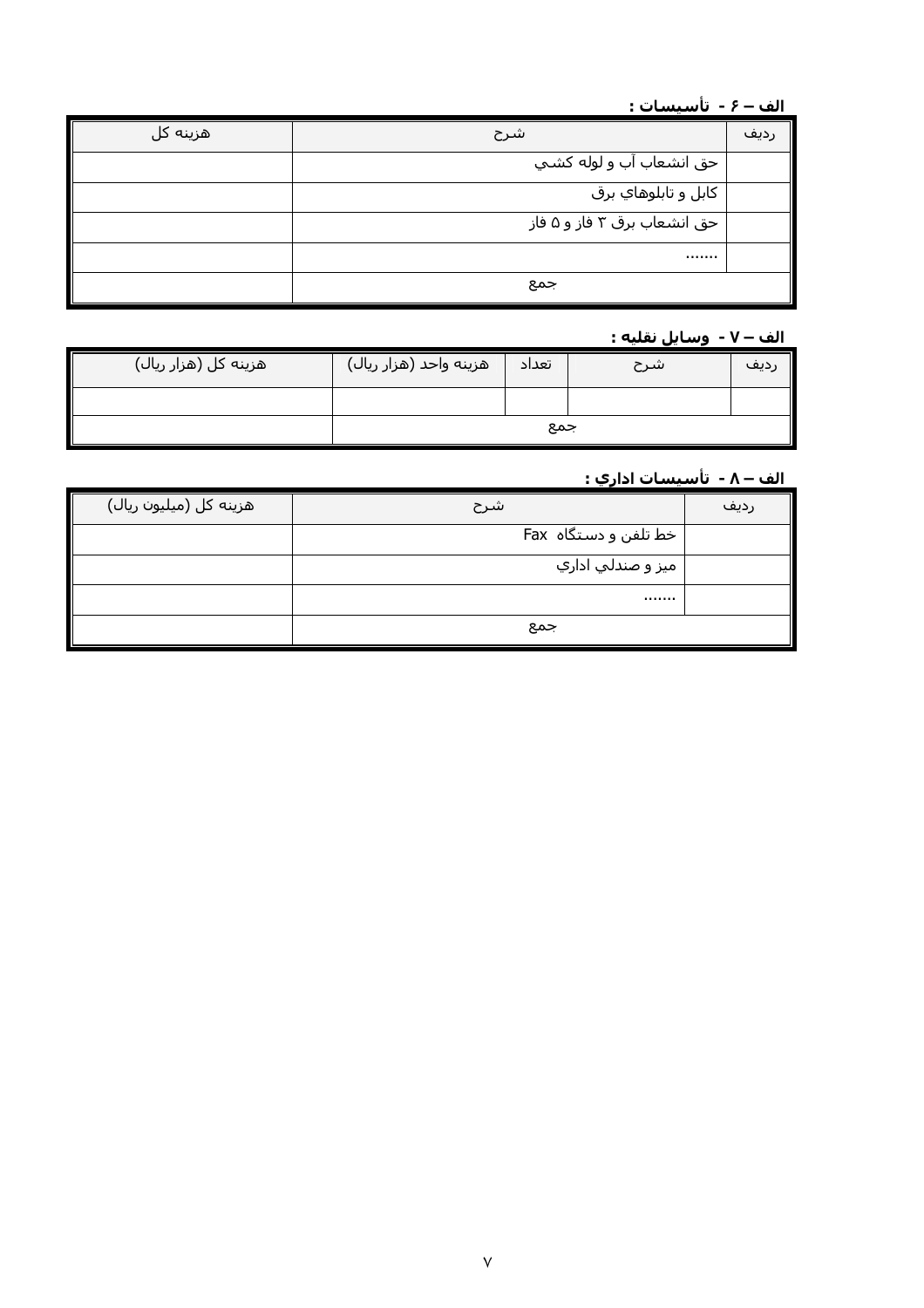### الف – ۹ - هزينه هاي قبل از بهره برداري :

| هزينه كل (ميليون ريال) | شرح                                                | رديف |
|------------------------|----------------------------------------------------|------|
|                        | تأسيس و ثبت شركت و دريافت مجوزها                   |      |
|                        | هزینه تهیه طرح ، مشاوره ، اخذ مجوزها و ثبت تسهیلات |      |
|                        | تهيه نقشه هاي ساختماني و طرح جانمائي               |      |
|                        | اموزش                                              |      |
|                        | $\cdots$                                           |      |
|                        | جمع                                                |      |

### <u>الف - ۱۰- جمع کل سرمایه گذاري ثابت :</u>

| هزينه (ميليون ريال | شرح                                       |
|--------------------|-------------------------------------------|
|                    | <u>زمین</u>                               |
|                    | محوطه سازي و ساختمانها                    |
|                    | <u>تجهيزات عمومي</u>                      |
|                    | تجهيزات اختصاصي                           |
|                    | ِ ت <u>اسـیس</u> ـات                      |
|                    | <u>تأسيسات اداري</u>                      |
|                    |                                           |
|                    |                                           |
|                    | جمع                                       |
|                    | <u>پيش بيني نشده (معادل ۵%</u> اقلام فوق) |
|                    | جمع کا                                    |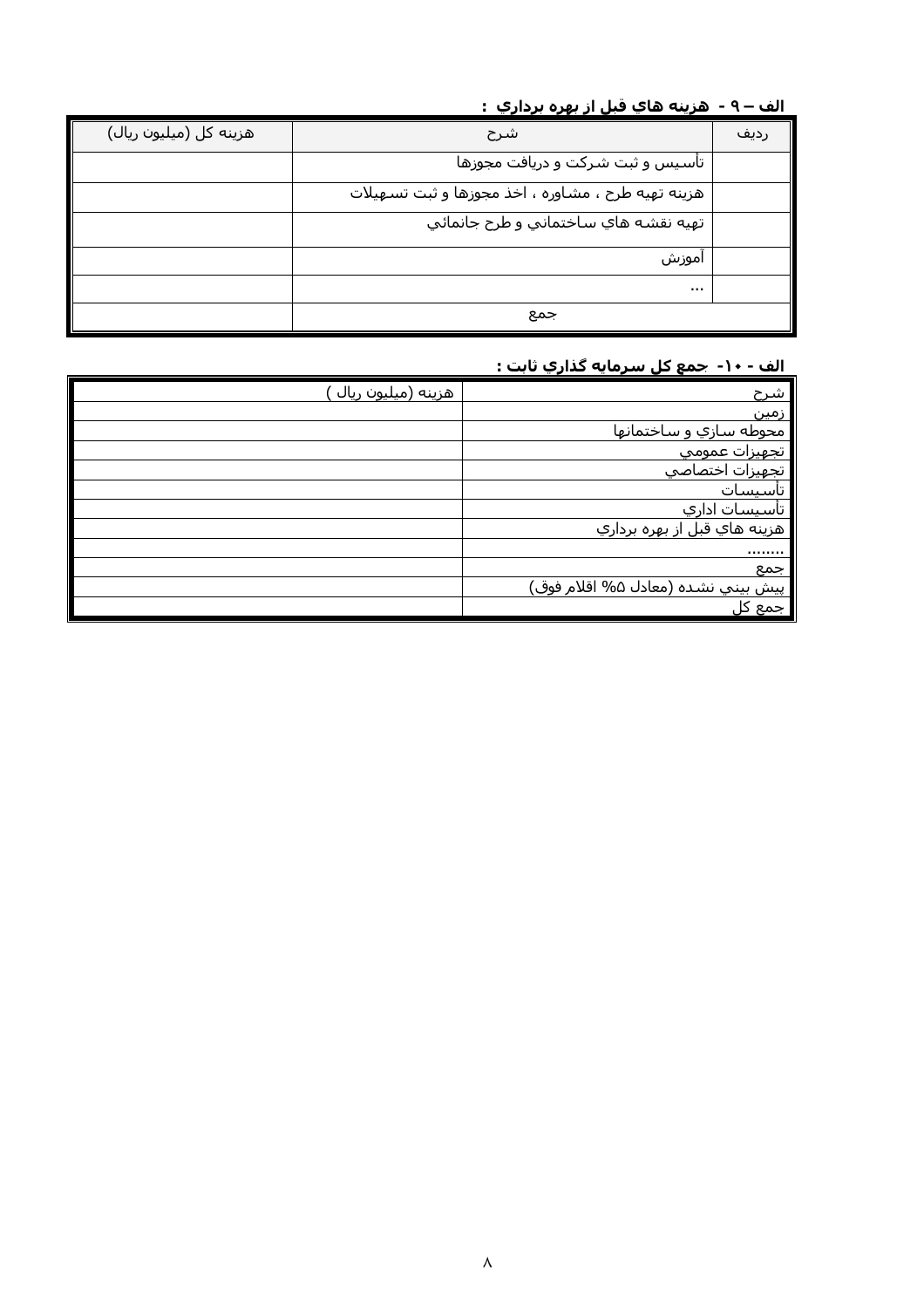### ب ) هزينه هاي جاري :

### <u>ب – ۱ - مواد اوليه و نهاده هاي توليد :</u>

| هزينه كل (ميليون ريال) | ا هزینه واحد (هزار ریال) <sub>ا</sub> | مصرف<br>سالانه | اشرح | ِديف |
|------------------------|---------------------------------------|----------------|------|------|
|                        |                                       |                |      |      |
|                        |                                       |                |      |      |
|                        |                                       |                |      |      |
|                        |                                       |                |      |      |
|                        |                                       |                |      | جمع  |

### <u>ب- ۲ - حقوق و دستمزد :</u>

| حقوق کل (میلیون ریال) | حقوق ماهانه (ميليون يال) | تعداد – نفر | شرح                      | ديف |
|-----------------------|--------------------------|-------------|--------------------------|-----|
|                       |                          |             |                          |     |
|                       |                          |             |                          |     |
|                       |                          |             |                          |     |
|                       |                          |             | ۲۳% سـهم حق بیمه کارفرما |     |
|                       |                          |             | جمع کل                   |     |

### <u>ب- ۳ - هزینه نگهداري و تعمیرات :</u>

| هزینه کل (میلیون ریال) | ارزش دارائپ | شرح                | ردىف <sup>،</sup> |
|------------------------|-------------|--------------------|-------------------|
|                        |             | ساختمان محوطه سازي |                   |
|                        |             | تاسيسات            |                   |
|                        |             | تجهيزات            |                   |
|                        |             | وسايل نقليه        |                   |
|                        |             | تأسيسات اداري      |                   |
|                        |             |                    |                   |
|                        |             |                    | جمع               |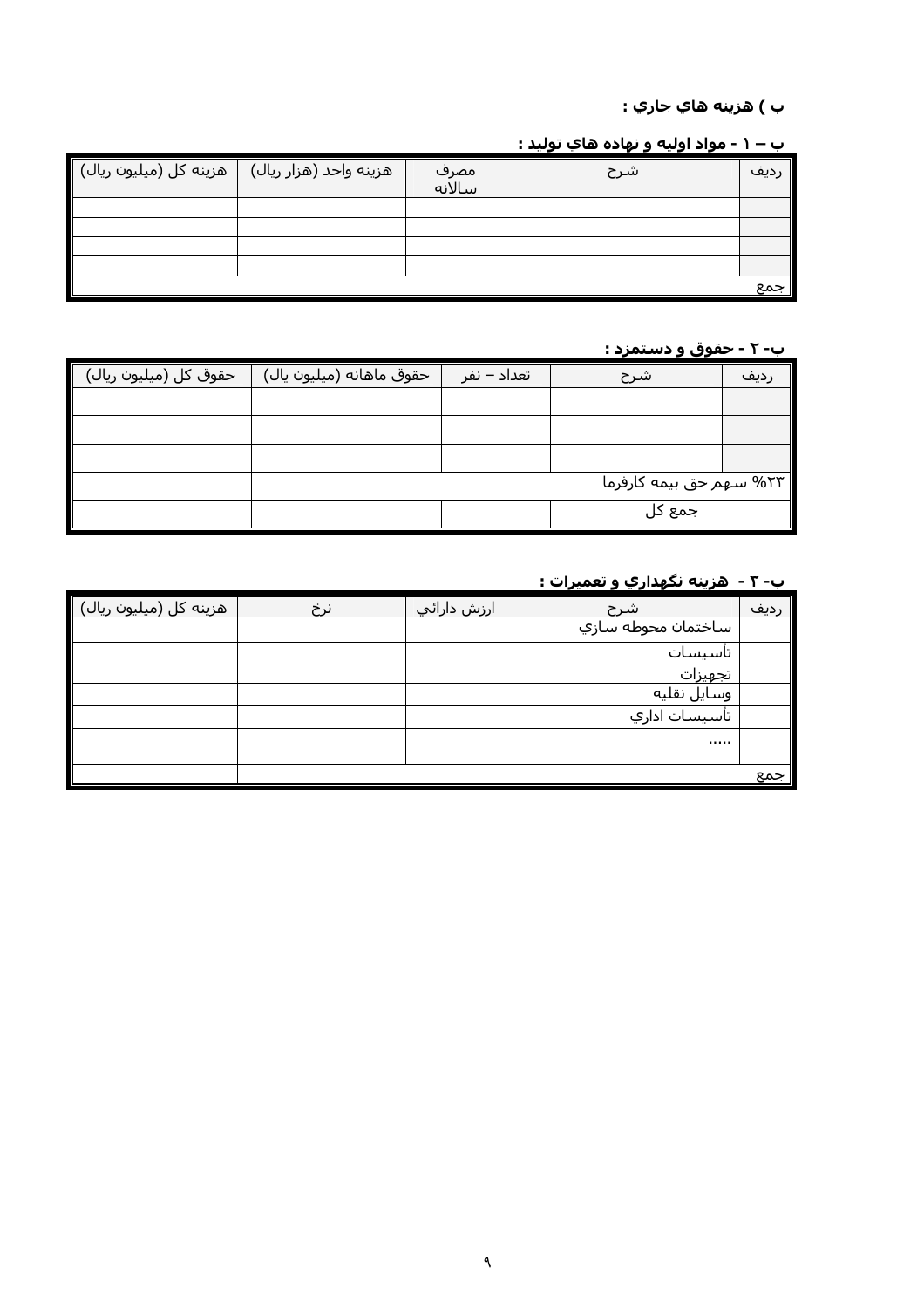### 

| هزینه کل (میلیون ریال) | <u>ارزش دارائپ</u> | اشرح                 | <u>ردىف</u> |
|------------------------|--------------------|----------------------|-------------|
|                        |                    | ساختمان و محوطه سازي |             |
|                        |                    | تاسيسات              |             |
|                        |                    | تجهيزات              |             |
|                        |                    | وسايل نقليه          |             |
|                        |                    | تأسيسات اداري        |             |
|                        |                    |                      |             |
|                        |                    |                      | جمع         |

### ب – ۵ - سوخت و انرژي :

| <sup>ا</sup> هزینه کل (میلیون ریال) <mark>∎</mark> | هزینه واحد (هزار ریال) | مصرف<br>سالانه | واحد | شرح        | رديف |
|----------------------------------------------------|------------------------|----------------|------|------------|------|
|                                                    |                        |                |      |            |      |
|                                                    |                        |                |      | <u>برق</u> |      |
|                                                    |                        |                |      |            |      |
|                                                    |                        |                |      | اتلفن      |      |
|                                                    | جمع                    |                |      |            |      |

### ب- ۶ - سرمایه در گردش (دوره یک ماهه) :

| َ هزينه (ميليون ريال ِ | شرح           |
|------------------------|---------------|
|                        | مواد اوليه    |
|                        | حقوق و دستمزد |
|                        | سوخت و انرژي  |
|                        | جمع د         |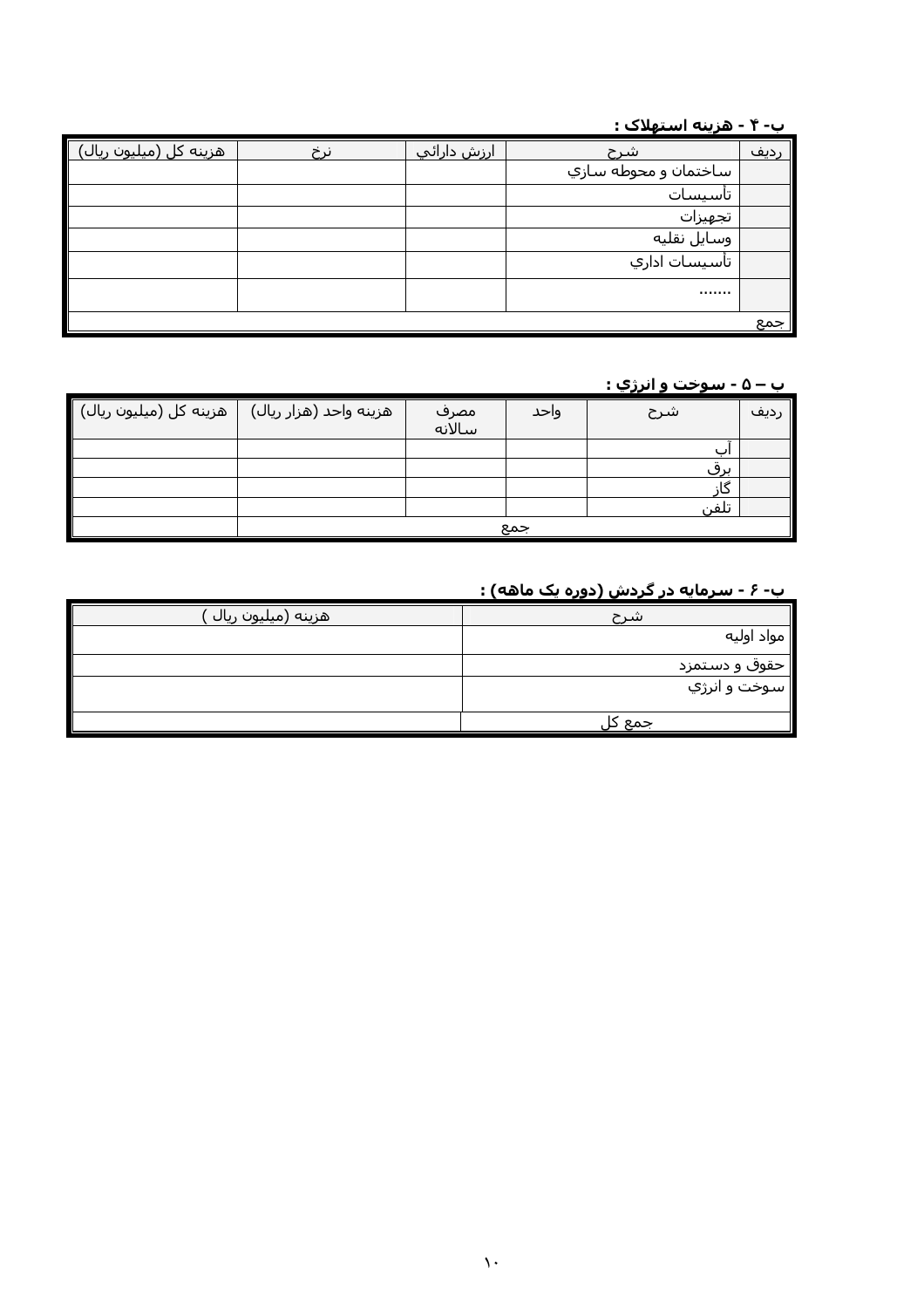### ب- ٧ - جمع کل هزينه هاي جاري طرح :

| هزينه (ميليون ريال | <u>شرح</u>                               |
|--------------------|------------------------------------------|
|                    | مواد اولیه و نهاده هاي تولید             |
|                    | حقوق و دستمزد                            |
|                    | نگهداري و تعميرات                        |
|                    | استهلاک                                  |
|                    | _______________________<br>سوخت و انرژي  |
|                    | جمع                                      |
|                    | <u>پيش بيني نشده (معادل %</u> اقلام فوق) |
|                    | <u>جمع</u> کل                            |

### <u>جمع كل سرمايه گذاري طرح :(جمع الف-۱۰ و ب- ۷)</u>

| هزينه (ميليون ريال | شرح             |
|--------------------|-----------------|
|                    | سرمایه ثابت     |
|                    | ∥سرمایه در گردش |
|                    |                 |
|                    | جمع کل          |

### ج : درآمد (فروش) :

### ج-۱- فروش (خدمات و کالا) :

|                                    |                |                         | - - - |     |
|------------------------------------|----------------|-------------------------|-------|-----|
|                                    | $\cdots$       |                         |       |     |
| ∍بال<br>$\sim$<br>۱n۰.<br>w<br>,,, | مقدار<br>توليد | . .<br>ءاحد<br>از ز لىز | سد    | .پف |
|                                    |                |                         |       |     |
|                                    |                |                         |       |     |

### ج -٢- برآورده هزينه هاي عملياتي و غير عملياتي :

| هزينه (ميليون ريال) | شہ ح                                          | دىف |
|---------------------|-----------------------------------------------|-----|
|                     | استهلاک هزينه هاي قبل از بهره برداري (۴ ساله) |     |
|                     | هزینه فروش و اداري (معادل ۲% فروش سالانه)     |     |
|                     | جمع                                           |     |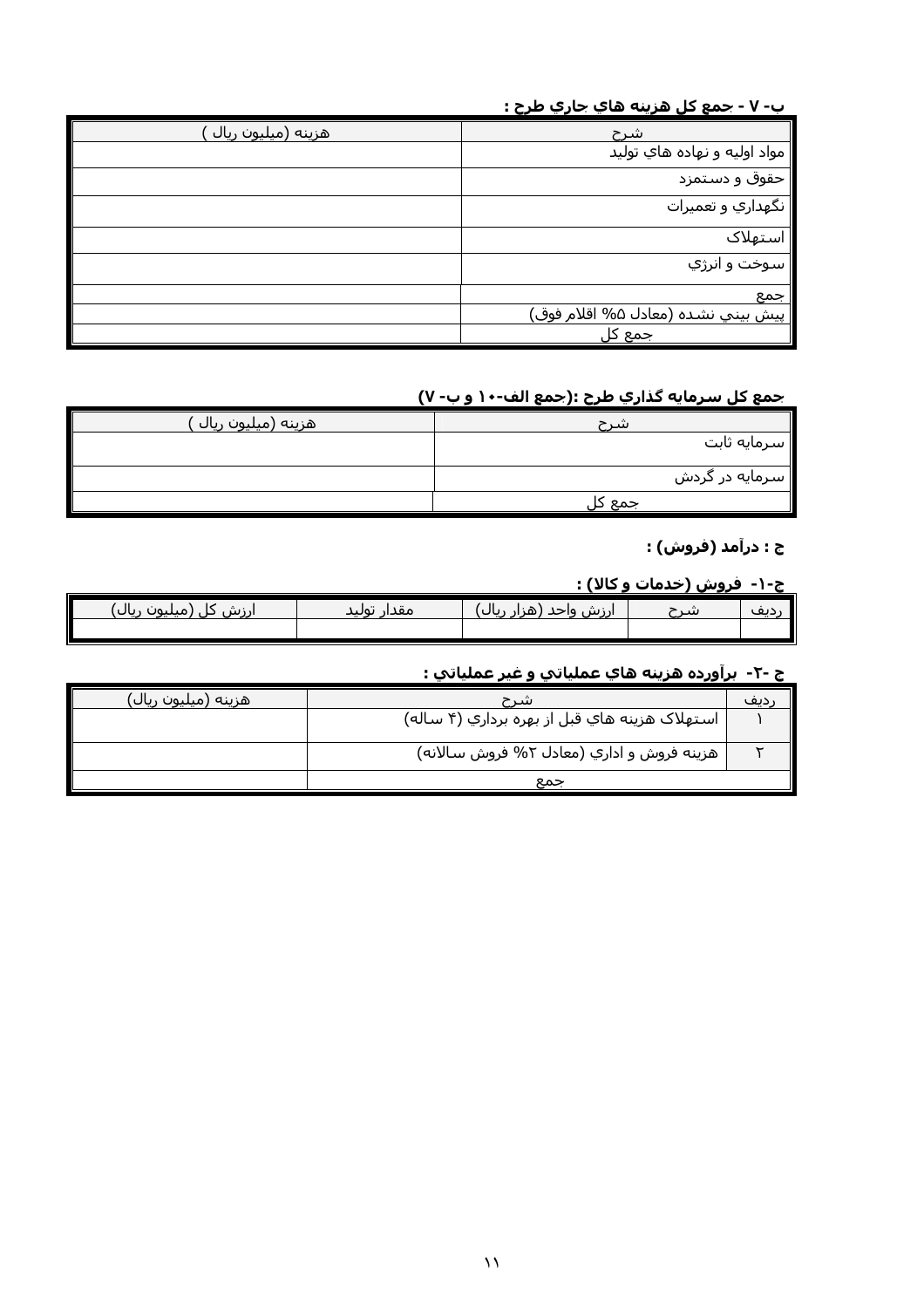### <u>ج -۳ - پيش بينپ مالپ طرح :</u>

| ِ میلیون ریال | شرح                                               |
|---------------|---------------------------------------------------|
|               | ِ درآمد (فروش)                                    |
|               | کسر می شود : قیمت تمام شده                        |
|               | سود ناويژه                                        |
|               | کسـر مي شـود : هزينه هاي اداري و فروش             |
|               | سود عملياتي                                       |
|               | کسر مي شود : استهلاک هزينه هاي قبل از بهره برداري |
|               | سود ویژه قبل از کسر مالیات                        |

### د- سایر محاسبات :

### <u>د- ۱- محاسبه دوره برگشت سرمایه :</u>

| دوره بازگشت سرمایه =

### <mark>د-۲ - محاسبه نقطه سر به سر (در ۱۰۰% تولید) :</mark>

| هزينه كل |      | هزينه ثابت | هزينه متغير |      | شرح                               |
|----------|------|------------|-------------|------|-----------------------------------|
|          | درصد | مبلغ       | درصد        | مبلغ |                                   |
|          |      |            |             |      | مواد اوليه                        |
|          |      |            |             |      | حقوق و دستمزد                     |
|          |      |            |             |      | سوخت و انرژي                      |
|          |      |            |             |      | <u>تعمير و نگهداري</u>            |
|          |      |            |             |      | استهلاک                           |
|          |      |            |             |      | <u>توزیع و فروش</u>               |
|          |      |            |             |      | استهلاک قبل <u>از</u> بهره برداري |
|          |      |            |             |      | <u>پيش بيني نشده</u>              |
|          |      |            |             |      | جمع                               |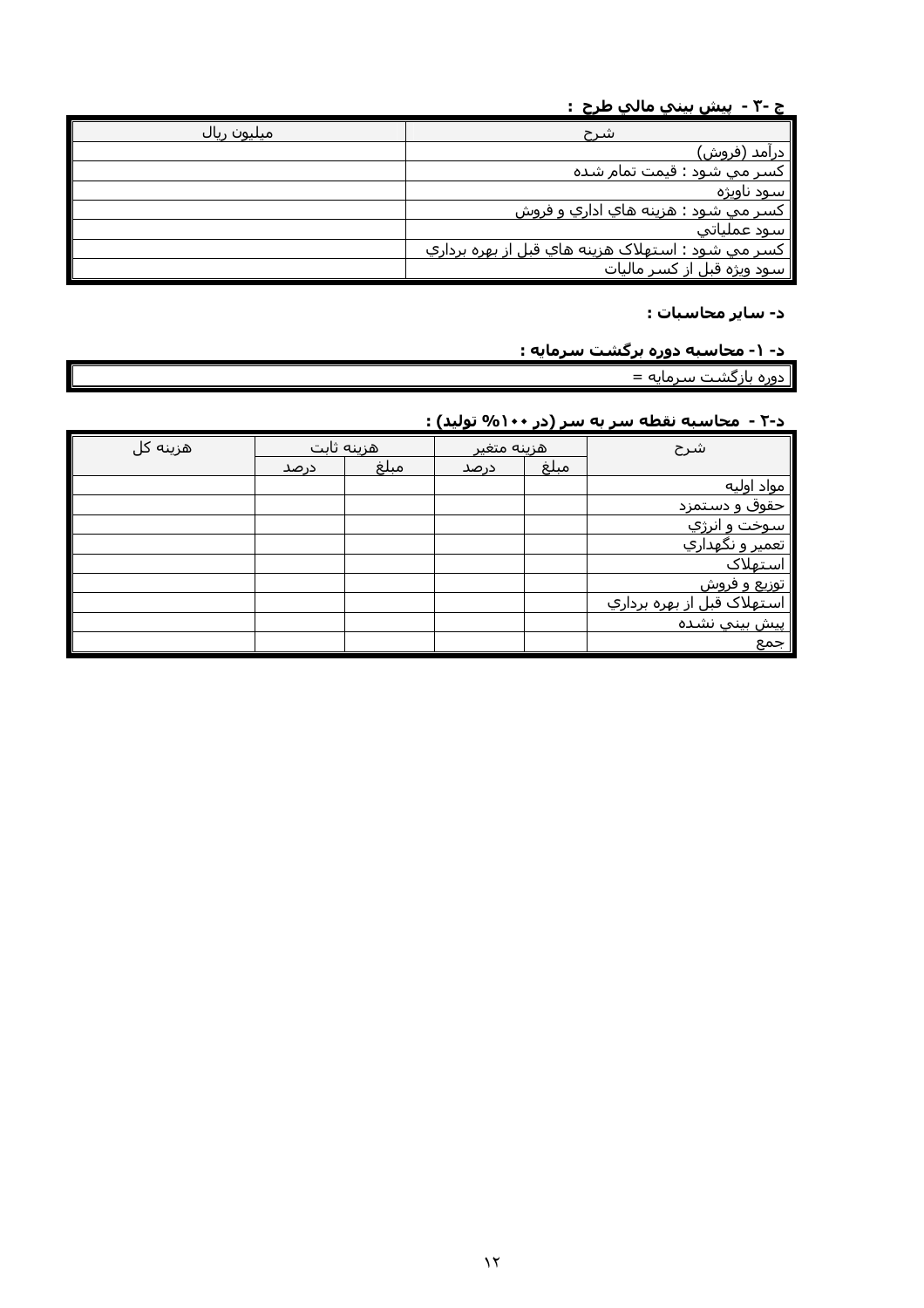د- ۳- محاسبه کارمزد وام :

| عقد مشاركت مدني:                       |
|----------------------------------------|
| مبلغ قرارداد :                         |
| مدت قرارداد :                          |
| کارمزد :                               |
| کارمزد عقد مشارکت مدني:                |
| عقد فروش اقسـاطي <del>:</del>          |
| مبلغ قرارداد:                          |
| مدت قرارداد:                           |
| كارمزد تسـهيلات:                       |
| كارمزد عقد فروش اقساطي:                |
| کل کارمزد عقد فروش اقساطي <del>.</del> |
| كل كارمزد تسـهيلات:                    |
| كارمزد سالانه:                         |
| اصل تسـهيلات سـالانه:                  |

### 

| $\star$ سال $\star$ | سال<br>$\tilde{}$ | سال | ساك | شہ ح                                  |
|---------------------|-------------------|-----|-----|---------------------------------------|
|                     |                   |     |     | <mark>ا اصل بازپرداخت تسـهیلات</mark> |
|                     |                   |     |     | كارمزد تسـهيلات                       |
|                     |                   |     |     | ∥ جمع                                 |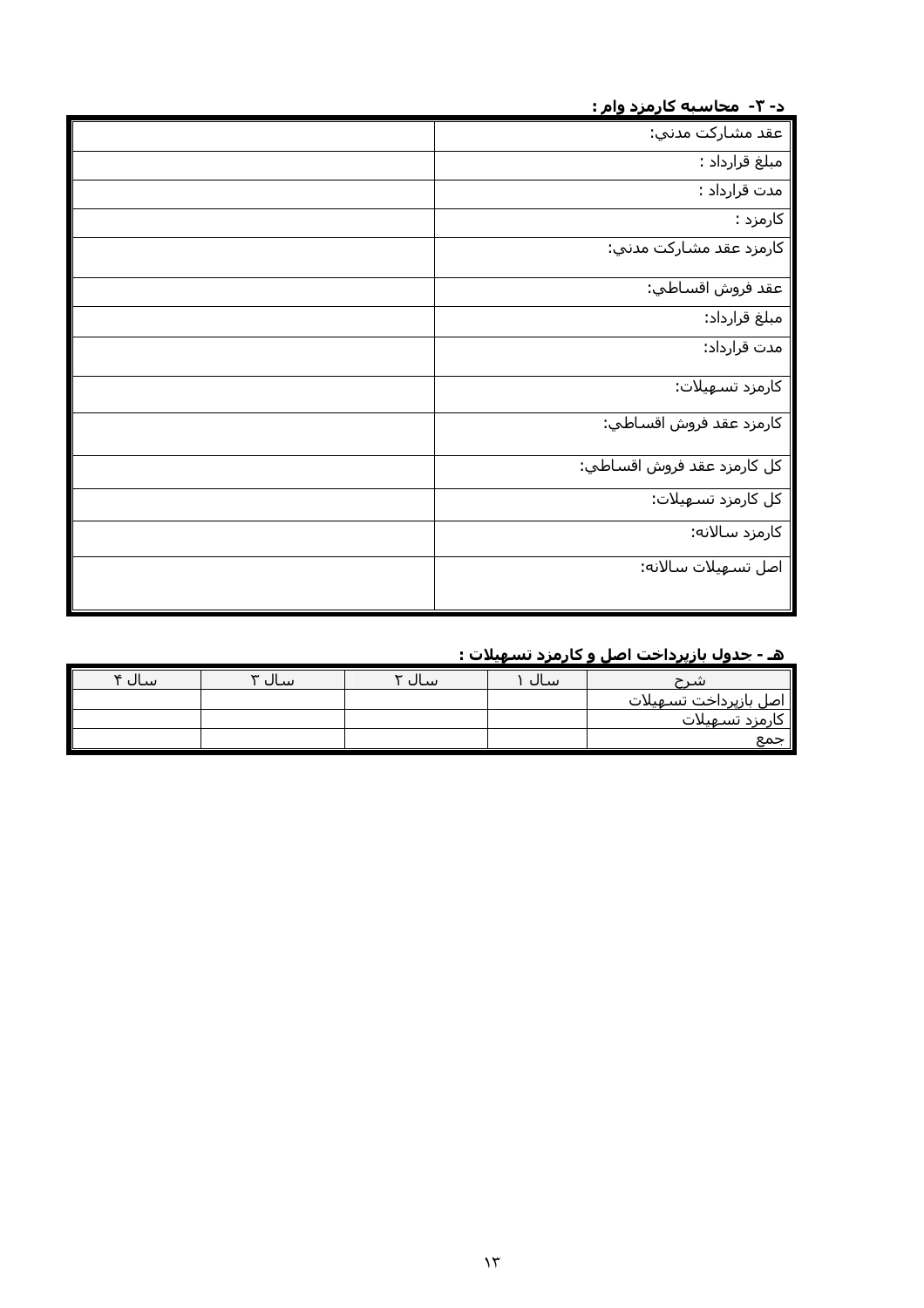۲۶- خلاصه طرح :

| عنوان طرح :                           |
|---------------------------------------|
| خلاصه ضرورت اجرا و روش انجام طرح :    |
|                                       |
| اهداف طرح (استراتژیک، اصلي، کاربردي): |
|                                       |
| محل اجراي طرح :                       |
|                                       |
| سـهم آورده متقاضي :                   |
|                                       |
| میزان تسـهیلات :                      |
| دوره بازگشت سرمایه :                  |
|                                       |
| اشتغالزايي :                          |
|                                       |

Ш